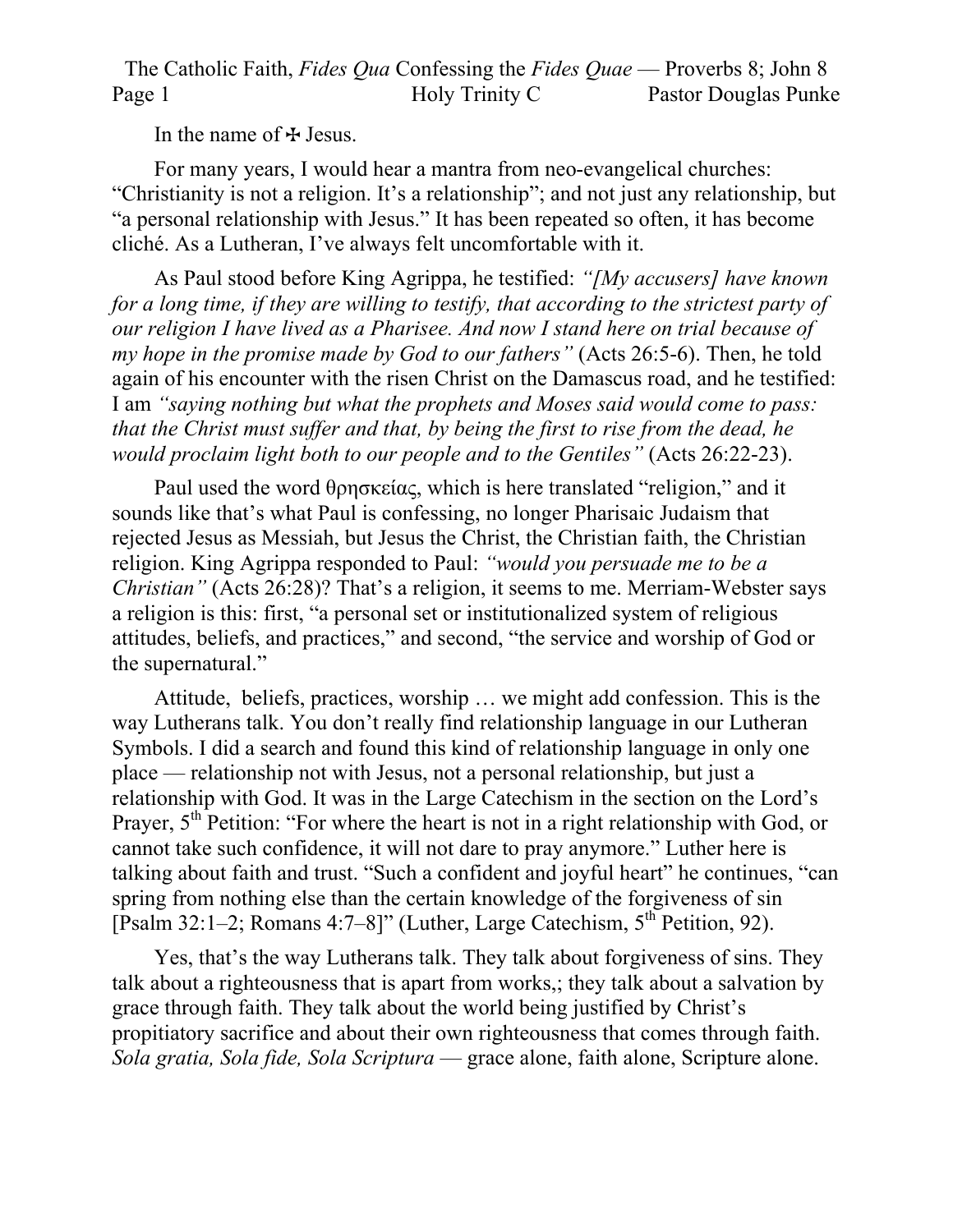The Catholic Faith, *Fides Qua* Confessing the *Fides Quae* — Proverbs 8; John 8 Page 2 Holy Trinity C Pastor Douglas Punke

Thinking about the coming of the Holy Spirit, which we celebrated last Sunday, Lutherans talk about the Holy Spirit who "has called me by the Gospel, enlightened me with His gifts, sanctified and kept me in the true faith" (Luther, Small Catechism, Explanation to the Third Article). Nothing there about "a personal relationship." In Luther's Small Catechism, the relationship language is in the Second Article of the Creed: "I believe that Jesus Christ, true God, …, and also true man, … is my Lord, who has redeemed me a lost and condemned person, …." My relationship with Jesus is that He is my Lord and God; I am His subject. My relationship with Jesus is that I'm a sinner, lost and condemned; He is my Redeemer and Savior. And these relationships were established by Him, not by my doing, not by my choice. I believe, as we confess … I have faith, because God has called me, enlightened me, sanctified and kept me.

This is the so-called *fides qua creditur* of Christianity — the faith that believes, the faith in the heart that trusts. But besides this faith, Christianity has the faith that is believed, the *fides quae creditur*, the content of our believing. It's what Jude wrote about: *"the faith that was once for all delivered to the saints"* (Jude 3), for, he said, *"certain people have crept in unnoticed … ungodly people, who pervert the grace of our God into sensuality and deny our only Master and Lord, Jesus Christ"* (Jude 4). That's what the *fides qua* becomes when it loses connection with the *fides quae*: mere *"sensuality."* As our own Erik Saunder's uncle, Klemet Preus, once wrote: it becomes "emotionalism with all sorts of heartfelt sentiments but no understanding of precisely what Jesus is all about" (Klemet Preus, "Fides Qua and Fides Quae," steadfastlutherans.org). That's right … without an understanding of what Christianity is about, Christianity is doctrineless and rudder-less.

But we have rudders for we have a doctrine; we have a *fides quae creditur* that we confess; that's found, in part, in the creeds of Christendom, the Apostles' Creed and the Nicene Creed. How interesting that today is also the Church's commemoration of the Council of Nicaea, a council called to set firm the *fides quae* concerning Jesus' divinity, "God of God … begotten, not made, being of one substance with the Father, by whom all things were made ...."

This truth is expressed in our Old Testament lesson: Wisdom, the preincarnate Son, was at the Father's side participating in the work of creation. St. Paul says it this way: *"For by him all things were created, in heaven and on earth, visible and invisible … all things were created through him and for him"* (Col. 1:16. At Advent we sing of Him this way: "O come, Thou Wisdom from on high, Who ord'rest all things mightily" (LSB357:2).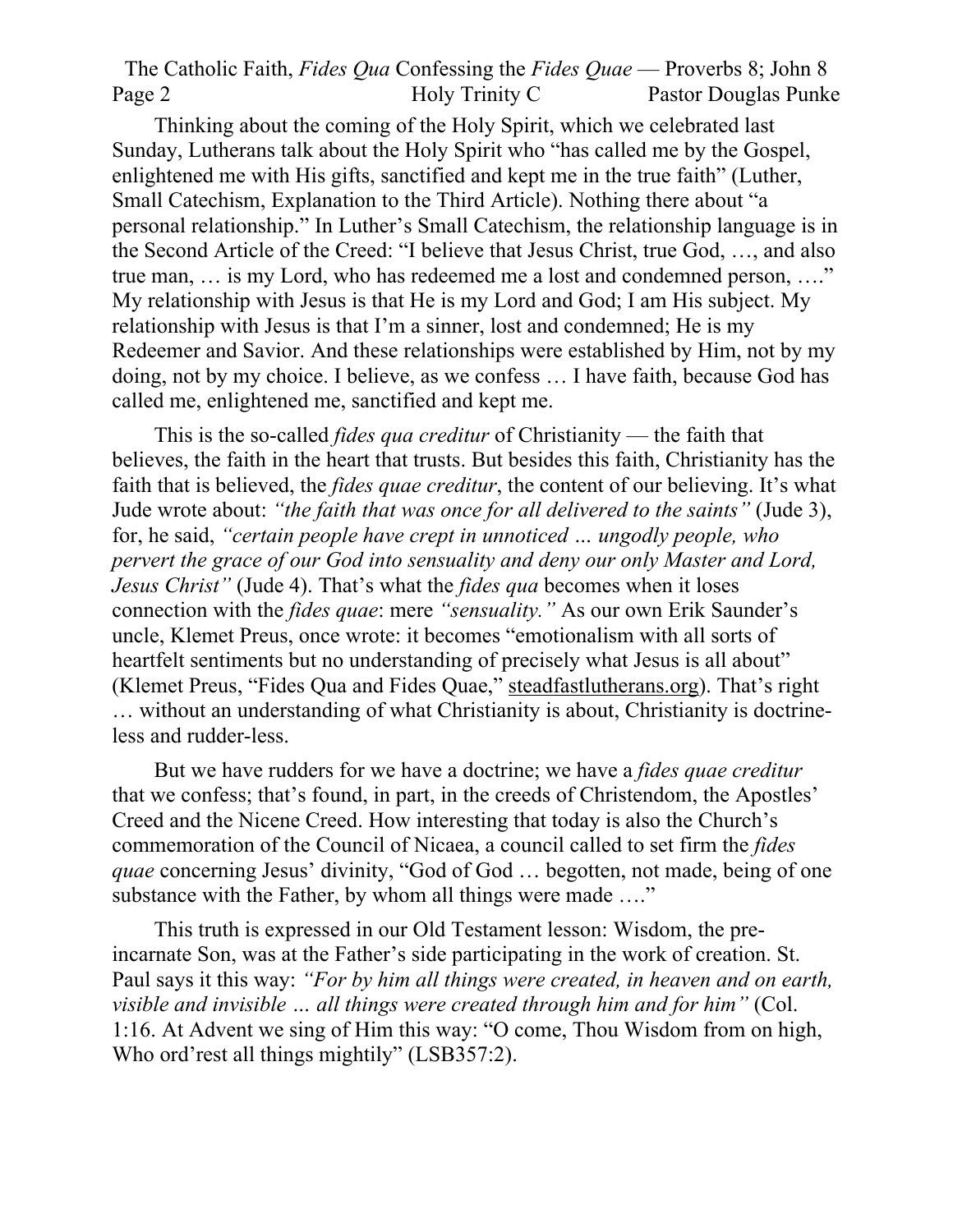The Catholic Faith, *Fides Qua* Confessing the *Fides Quae* — Proverbs 8; John 8 Page 3 Holy Trinity C Pastor Douglas Punke

The incarnate Son also expressed His eternal essence when He said, *"Truly, … before Abraham was, I am."* And the Jews knew exactly what He was claiming as they picked up stones to kill Him. This truth is confessed in the creed we confessed today, a creed named after Athanasius, the man who fought so fiercely against the false teacher Arius and his false jingle: "there was a time when the Son was not." No, as we confess: "the whole three persons are coeternal with each other and coequal." Athanasian Creed, Apostles' Creed, Nicene Creed!

Indeed, to be a Christian, one must hold to the doctrines of the ecumenical creeds. Indeed, that's the one thing that I appreciated at a little meeting held at The Lutheran Foundation this week about something happening at the Electric Works campus. I missed it in the paper. It's called Prayer Works, and it's a place for 24/7 prayer in Fort Wayne, manned by people from Fort Wayne churches. Here's the point: the presenter made a point to say that the effort was interdenominational, meaning Christian, and not interfaith, and he used the Apostles' Creed as the rule. If you can't confess the Apostles' Creed, you can't be a supporting church of the Prayer Works. Now, I'm not convinced that this is something we at Zion would want to get involved in, but I did appreciate the point about the Apostles' Creed.

Today on the Festival of the Holy Trinity, of course, we confessed the Athanasian Creed, although it's a bit different than the Apostles' and Nicene Creeds. They both begin: "I believe …," linking the *fides qua* with the *fides quae*. The Athanasian Creed doesn't use those words, but sets forth the *fides quae*, what it calls "the catholic faith," what Vincent of Lérins said was "the faith which has been believed everywhere, always, by all." "This is the catholic faith," we recited today, the *fides quae*, meaning "this is what we believe," the *fides qua*.

And the catholic faith confessed in the Athanasian Creed has two parts: first, a detailed exposition of the God we worship: "one God in Trinity and Trinity in Unity, neither confusing the persons nor dividing the substance." Three distinct persons: Father, Son, and Holy Spirit, yet not three Gods, but one God; each person uncreated, infinite, eternal, almighty, yet each person distinguished: the Father unbegotten distinguished by His begetting of the Son; the Son by His being begotten; and the Holy Spirit by His procession from the Father and the Son.

Second, the catholic faith thinks rightly about Jesus, that He is the eternal Son of God who in time became flesh and was born of His mother. Jesus is both perfect God and perfect man, yet He is not two but one Christ, the human nature assumed into the eternal person of the Son of God. We think rightly about Jesus when we confess our redemption by His suffering, cross, and death, by resurrection victory, descent into hell, and ascension back to the Father, for which we are promised our own resurrection and life.